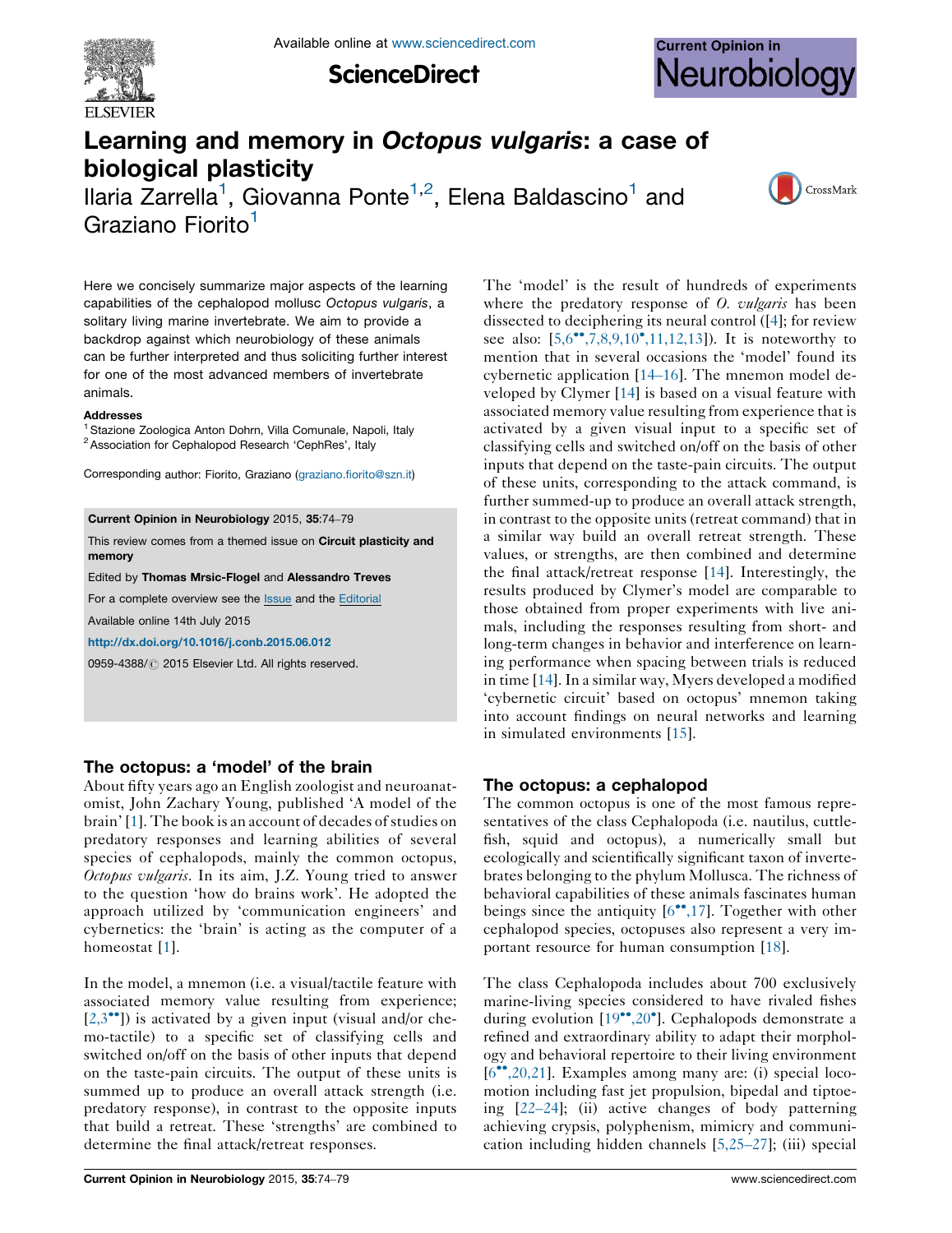physiological, neural and behavioral characteristics ac-quired during evolution (e.g. [[19](#page-3-0)<sup>••</sup>]). The extraordinary adaptive/plasticity of their physiology and behavior may have contributed greatly to their success [[6](#page-3-0)\*[,28,29](#page-3-0)].

Cephalopods are also well known amongst neuroscientists for their contribution to fundamental understanding of the nervous system functioning  $[3^{\bullet\bullet}, 30, 31, 32, 33^{\bullet}]$  $[3^{\bullet\bullet}, 30, 31, 32, 33^{\bullet}]$  $[3^{\bullet\bullet}, 30, 31, 32, 33^{\bullet}]$ . These animals are also emerging models for biology, genomics, neuroscience, cognition and robotics [[34](#page-4-0)°[,35,36,37,38](#page-4-0)].

## The octopus: a regulated 'laboratory animal'

Octopuses and their allies have been included from 1st January 2013 in the Directive 2010/63/EU that regulates the use of animals for scientific purposes [\[39,40\]](#page-4-0). As a consequence, the invertebrate research in the EU experienced a paradigm shift. In fact, the Directive covers the use of'live cephalopods'(i.e. hatched juveniles and adults) in the legislation regulating experimental procedures likely to cause pain, suffering, distress or lasting harm [\[41](#page-4-0)<sup>\*</sup>[,42](#page-4-0)<sup>\*</sup>]. Under the Directive 2010/63/EU in all Member States cephalopods have the same legal status as vertebrates in relation to their experimental use in research, testing and education  $[41^\bullet, 42^\bullet, 43, 44, 45]$  $[41^\bullet, 42^\bullet, 43, 44, 45]$ . The outstanding position of cephalopods among the list of regulated animals derives from the assumptions (see Table 1) advocated by the EFSA Panel at the time of the revision of the former EU regulatory document [\[46,47\]](#page-4-0).

Directive 2010/63/EU is a milestone for invertebrate research because it is the first time particular types of research involving an entire class of invertebrates are regulated in the same way as scientific projects involving vertebrates. As reviewed by Fiorito [[42](#page-4-0)<sup>°</sup>], although regulation presents obvious challenges, there are several areas

where neurophysiological and behavioral neuroscience research is required to address key questions. Current efforts at the international scale are provided with the aim to strengthen the scientific community, and to facilitate the dissemination and adoption of a consensus on the best practices. Such important approach may result in an international coordination of research projects and in facilitating the growth of a 'network for improvement of cephalopod welfare and husbandry in research, aquaculture and fisheries' (CephsInAction; COST Action FA1301: [http://www.cost.eu/COST\\_Actions/fa/Actions/](http://www.cost.eu/COST_Actions/fa/Actions/FA1301) [FA1301](http://www.cost.eu/COST_Actions/fa/Actions/FA1301)).

## The octopus: a learning animal

Learning and memory appear to occur in all cephalopod species and has been studied with various details in some key species such as the cuttlefish and the octopus (review for example in  $[6\degree,48\degree]$  $[6\degree,48\degree]$  $[6\degree,48\degree]$  $[6\degree,48\degree]$  $[6\degree,48\degree]$ ). This is considered to be one of the most advanced examples of behavioral plasticity among invertebrates [[6](#page-3-0)"[,21,49](#page-3-0)"]. Sophisticated behavioral repertoire (e.g. individual and social learning, behavioral syndromes, problem solving, communication through hidden channels) and its plasticity parallel those of higher vertebrates; these are related with a highly sophisticated nervous system that–despite the molluscan design–achieves vertebrate-like functional complexity. The neural system organization seems to be also corre-lated with species-specific lifestyle [\[20](#page-3-0)°[,50,51\]](#page-3-0). Finally, the flexibility of the behavioral repertoire of cephalopods is supported by evident cellular and synaptic plasticity at the level of the central and peripheral nervous system, and of the neuromuscular junctions (review in  $[32^{\circ}]$  $[32^{\circ}]$  $[32^{\circ}]$ ).

As mentioned above, learning has been studied for decades in the octopus ( $[6^{\bullet\bullet}]$  $[6^{\bullet\bullet}]$  $[6^{\bullet\bullet}]$ ; for review see for example  $[52^{\bullet}]$  $[52^{\bullet}]$ ).

#### Table 1

Summary of judgments on the capacity of experience of pain and distress in cephalopods as assessed by the Scientific Panel on Animal Health and Welfare on the Revision of the Directive 2010/63/EU. These assumptions are based on several scientific contributions [[44\]](#page-4-0) and extended by recent works (for review see [[42](#page-4-0)°]). References included in the Notes are provided as further support to the statements provided. Most of the data provided herein comes from octopus and in some cases from cuttlefish.

| Criterion                                               | Judgement                     | <b>Notes</b>                                                                                                                                                                                        |
|---------------------------------------------------------|-------------------------------|-----------------------------------------------------------------------------------------------------------------------------------------------------------------------------------------------------|
| Higher brain centres<br>(c.f. cerebral cortex)          | <b>YES</b>                    | e.g. Vertical lobe in octopus is considered comparable to limbic lobe [52,70].<br>Studies are in progress investigating self-awareness and consciousness<br>$([21,35^{\circ\circ}],$ e.g.: [71,72]) |
| Presence of nociceptors                                 | Likely<br>(but not proven)    | Neurophysiological afferent recording studies in progress                                                                                                                                           |
| Nociceptors project to<br>higher neural centres         | Likely<br>(but not proven)    | Require development of <i>in vivo</i> brain recording techniques<br>(but see: [73,74,75])                                                                                                           |
| <b>Behavioral responses</b>                             | <b>YES</b>                    | Avoidance of electric shock and other noxious (not necessarily painful<br>stimuli ([57]; e.g. [66]).                                                                                                |
| Receptors for opioids<br>found in the nervous<br>system | Likely<br>(very limited data) | Enk-like peptides, peripheral $\delta$ receptors; Opioid growth factor receptor-like<br>protein 1; Kappa-type opioid receptor. No direct 'pain' studies are<br>currently available.                 |
| Action of analgesics                                    | Not studied                   | Requires investigation and objective criteria, plus studies on drug delivery                                                                                                                        |

Gene sequences identified in G. Fiorito laboratory at the Stazione Zoologica Anton Dohrn (Italy) by assembling and annotating O. vulgaris transcripts coming from several sources (RNA-seq experiments and [[76](#page-5-0)°[,77,78\]](#page-5-0)).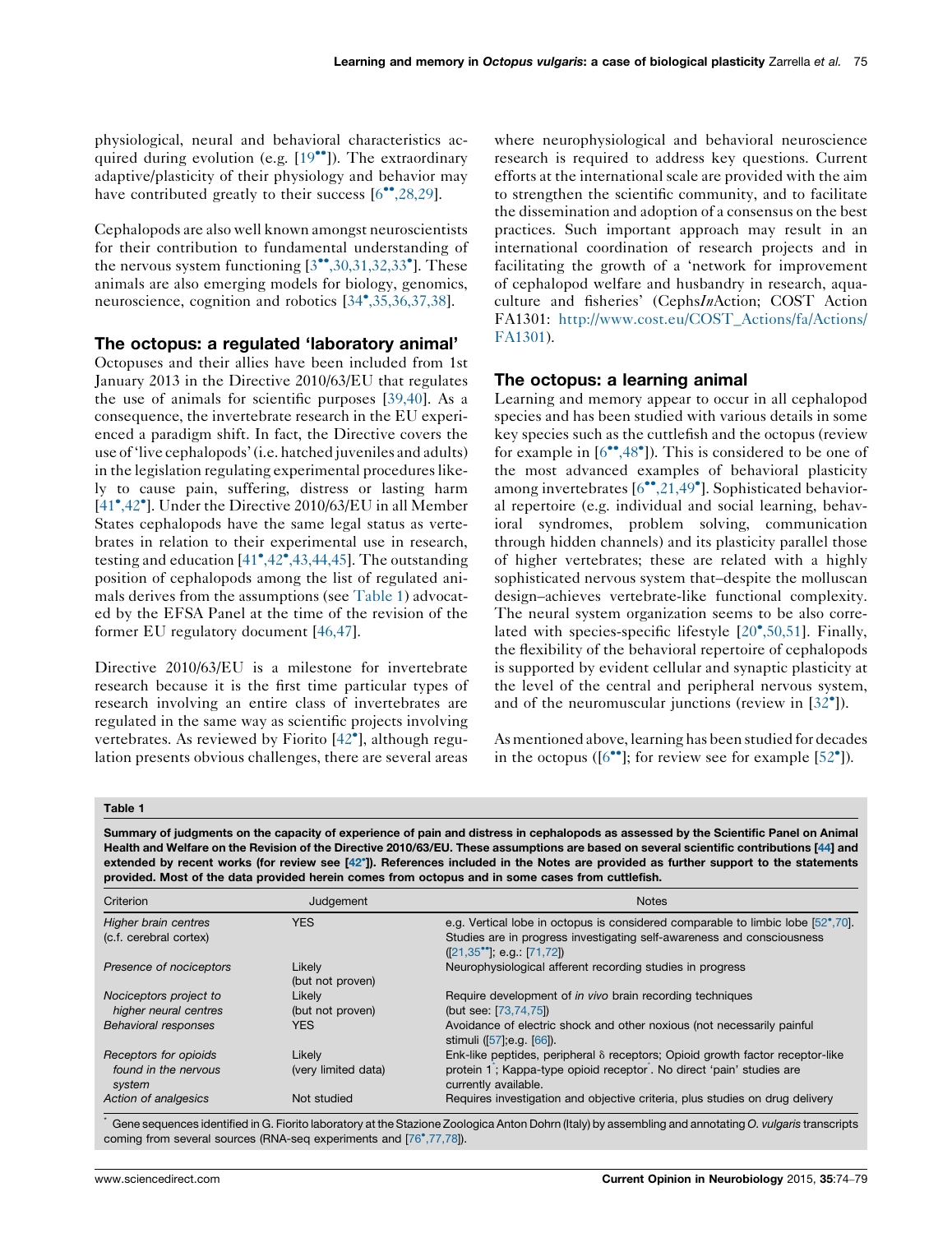Various forms of learning have been demonstrated in cephalopods, from simple sensitization, to associative learning and problem solving, to more complex forms such as spatial and social learning and tool use (review in [\[6](#page-3-0)<sup>••</sup>]). In essence, a large number of the entities proposed by Moore [\[53](#page-4-0)<sup>\*</sup>] in his cladogram of learning processes have been shown (e.g. habituation, classical and instrumental conditioning, associative and spatial learning, perceptual processes in visual learning [\[6](#page-3-0)<sup>••</sup>]) in some cephalopod species. Associative learning paradigms have been used in laboratory experiments of cephalopod learning. In *O. vulgaris*, consolidated long-term memory is controlled by the vertical lobe (a lobe in the brain [\[54,55](#page-4-0)- ]), while short-term memory is stored in more distributed neural networks, a vertebrate-like pattern of separate memory storage sites [\[56](#page-4-0)°[,57](#page-4-0)].

Learning can be also critical to the survival of juvenile forms [58–[60\]](#page-4-0). Vicarious learning, i.e. the capability of learning from conspecifics, has been shown for O. *vulgaris* in the laboratory  $[61^{\circ}]$  $[61^{\circ}]$  $[61^{\circ}]$  and appears to be somehow modulated by neural centers such as the vertical lobe [[62\]](#page-4-0). Despite criticisms proposed to the original finding, the capability of learning from others is documented in octopuses and also recently in other cepha-lopod species [[63](#page-4-0)<sup>°</sup>]. Octopuses and cuttlefishes can demonstrate conditional learning [[64,65\]](#page-4-0). As reviewed by Huffard [[49](#page-4-0)<sup>°</sup>], male octopuses in the wild exhibit mating tactics consistent with their size-based chances of winning agonistic contests, suggesting learning of rank followed by conditional use of mate guarding. In these field observations, mate guarding is not exhibited by small males and thus unlikely to win contests in the local population. By contrast, males appear to mate, guard and maximize mating opportunities only if they are large enough to win contests with other nearby individuals.

Table 2 summarizes several training paradigms successfully utilized with  $O.$  vulgaris to test learning and memory recall capabilities in this species (for review see also:  $[6^{\bullet\bullet}, 21]$  $[6^{\bullet\bullet}, 21]$ ).

Some of these have been also applied in learning studies aimed to decipher the biological machinery involved in the modulation of *O. vulgaris* behavioral plasticity [[66](#page-4-0)]. In particular, the relationship between learning processes and gene expression in octopus has been evaluated by analyzing changes of some genes (e.g.: stathmin: Ovstm, tyrosine hydroxylase: Ov-TH, dopamine transporter: Ovdat, octopressin: Ov-OP, cephalotocin: Ov-CT) in response to fear conditioning (learned fear) and social interaction (innate fear). A differential pattern on down-regulation and up-regulation of gene expression in different regions of the octopus central nervous system resulted in these studies as a consequence of either innate or learned fear.

# Table 2

Training paradigms utilized with Octopus vulgaris to assess learning and memory recall capabilities [[6](#page-3-0)\*\*[,49](#page-3-0)\*[,51,52](#page-3-0)\*[,57,65,79,80\]](#page-3-0).

|                    | Training paradigm and/or Stimuli                          |
|--------------------|-----------------------------------------------------------|
| Habituation        | e.g. jar                                                  |
| Sensitization      | Artificial and natural prey items                         |
| Classical          | Plastic spheres having different                          |
| conditioning       | brightness as stimuli;                                    |
|                    | discriminanda differing in                                |
|                    | orientation, brightness, size or                          |
|                    | shape (i.e. rectangle, circle,                            |
|                    | square, diamond);                                         |
|                    | barrel-shaped objects                                     |
| Avoidance learning | Discriminanda having several shapes                       |
|                    | including plastic spheres                                 |
| Spatial learning   | Mazes                                                     |
| Problem solving    | Mazes, jar and boxes with simple<br>and multiple openings |
| Social learning    | Discriminanda, problem solving                            |
| Perceptual         | Discriminanda that differed in                            |
| processes          | orientation, brightness, roughness,                       |
|                    | size or shape (rectangle, circle,                         |
|                    | square, diamond)                                          |

For example, in response to learned fear an increase of the expression of *stathmin* and  $Ov$ -TH was observed, while  $Ov$ stm was the sole to increase significantly as the consequence of the 'innate fear'. In parallel,  $Ov$ -stm and  $Ov$ -dat decreased their expression in the subesophageal mass(i.e. center of motor control) in response to fear conditioning, while no effect appears to be caused by social interaction. Finally, learned and innate fear paradigms induced an increased expression of  $Ov$ -stm in the optic lobes (i.e. centers of visual-sensory processing). Instead, Ov-dat and  $Ov$ -TH exhibit an opposite pattern in response to fear conditioning and social interaction.

The increased expression of  $Ov$ -stm in octopuses subjected to innate and learned fear suggests that in octopus this gene plays a role similar to what is known in vertebrate brain. In mammals, it is known that amygdala enriched stathmin is required for the expression of innate fear and the formation of memory for learned fear [[67](#page-4-0)–69]. Interestingly, Ov-stm undergoes in the octopus to a negative regulation in response to fear conditioning. This suggests that the synaptic architecture may be able to change, and that these changes could be related to variations in microtubule dynamics. This result opens the way to a fascinating working hypothesis that requires further studies to understand the relationship between microtubule dynamics, synapse formation, and plasticity of neurons in the octopus.

# Conclusive remark

This review does not aim to provide a detailed description of the most recent results obtained by the application of several learning paradigms for studying the biological and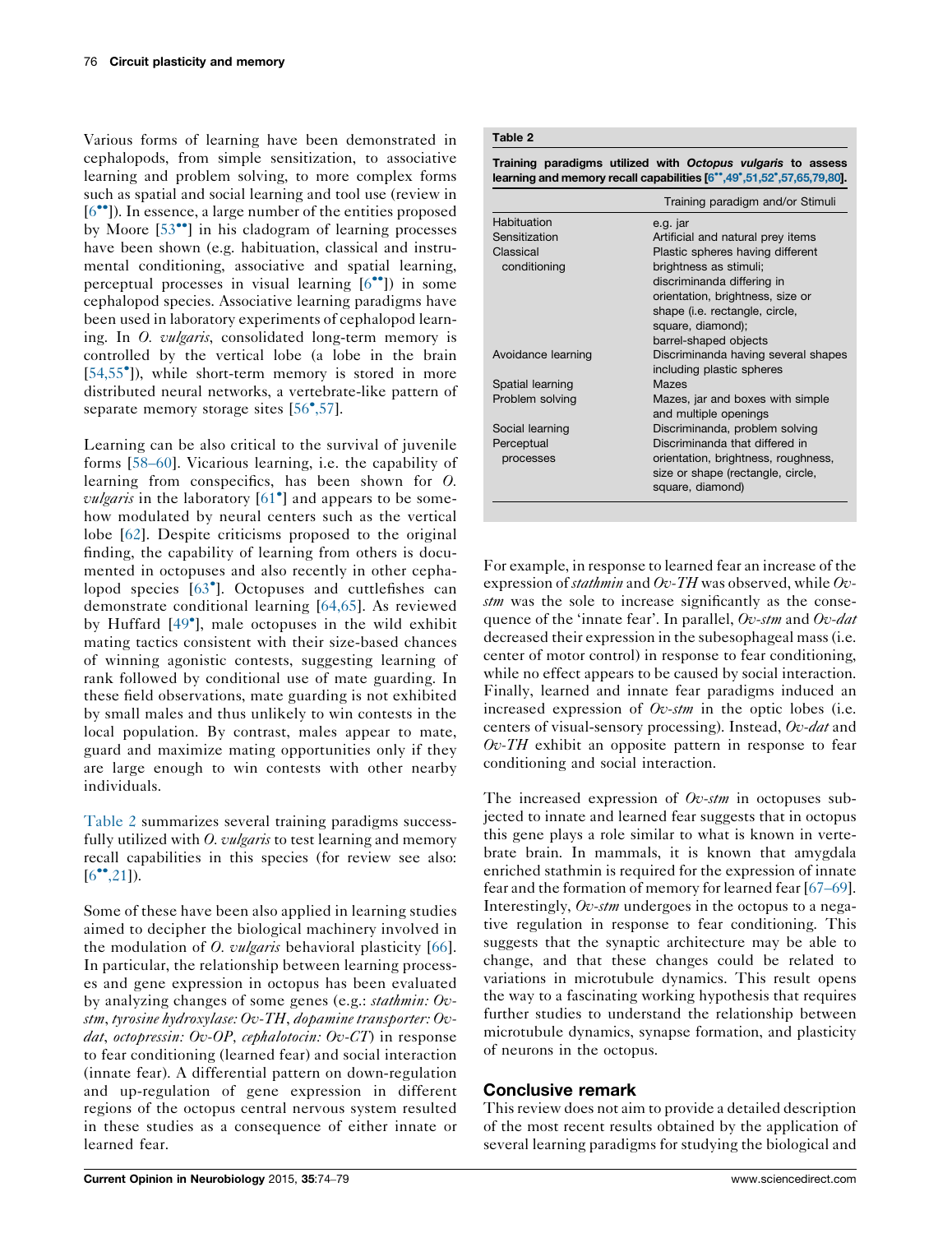<span id="page-3-0"></span>cellular mechanisms underlying learning in O. vulgaris and other cephalopod species.

As reviewed by Borrelli and Fiorito [6<sup>\*</sup>] and despite the considerable number of studies published on the extent of learning and memory recall, and on the effects of its impairment induced by experimental interference, very little is known about the ability of cephalopods to encode and retrieve information. From the classic works of Young and co-workers, it is known that cuttlefishes and octopuses are capable of short-term and long-term memory. In many cases the memory trace was reported to last for a very long time: in octopus for weeks to months (review in [6<sup>••</sup>]). A systematic analysis of the memory phases, the time course of retention and memory consolidation, and possible reconsolidation in octopuses and cephalopods still appear insufficient when compared with the knowledge currently available for other taxa. Whether the memory recall observed in cephalopods corresponds to a more phylogenetically conserved consolidation mechanism or to a characteristic of the neural-network is an issue that has to be tested.

We hope to have provided enough elements to facilitate the continuous regrowth of interest for these fascinating highly 'flexible' animals.

## Acknowledgements

We hope that our COST Action FA1301 initiative will help our research dreams become true.

Elena Baldascino and Giovanna Ponte are supported by the Flagship Italian Project RITMARE ([www.ritmare.it;](http://www.ritmare.it;/) SZN). Ilaria Zarrella has been supported by MIUR Premiale-2011 project (SZN).

#### References and recommended reading

Papers of particular interest, published within the period of review, have been highlighted as:

- of special interest
- •• of outstanding interest
- 1. Young JZ: A model of the brain. edn 1960. Oxford: [Clarendon](http://refhub.elsevier.com/S0959-4388(15)00106-3/sbref0405) [Press;](http://refhub.elsevier.com/S0959-4388(15)00106-3/sbref0405) 1964.
- 2. Young JZ: Paired centres for the control of attack by [Octopus](http://refhub.elsevier.com/S0959-4388(15)00106-3/sbref0410). Proc R Soc Lond B Biol Sci 1964, 159[:565-588.](http://refhub.elsevier.com/S0959-4388(15)00106-3/sbref0410)
- 3. Young JZ: The [organization](http://refhub.elsevier.com/S0959-4388(15)00106-3/sbref0415) of a memory system. Proc R Soc
- $\bullet$ Lond B Biol Sci 1965, 163[:285-320.](http://refhub.elsevier.com/S0959-4388(15)00106-3/sbref0415)
- 4. Boycott BB: [Learning](http://refhub.elsevier.com/S0959-4388(15)00106-3/sbref0420) in Octopus vulgaris and other [cephalopods](http://refhub.elsevier.com/S0959-4388(15)00106-3/sbref0420). Pubbl Staz Zool Napoli 1954, 25:67-93.
- 5. Borrelli L, Gherardi F, Fiorito G: A catalogue of body [patterning](http://refhub.elsevier.com/S0959-4388(15)00106-3/sbref0425) in [Cephalopoda](http://refhub.elsevier.com/S0959-4388(15)00106-3/sbref0425). In Stazione Zoologica. Edited by Dohrn A. Napoli, Italy: Firenze [University](http://refhub.elsevier.com/S0959-4388(15)00106-3/sbref0425) Press; 2006.
- 6.  $\bullet$ Borrelli L, Fiorito G: [Behavioral](http://refhub.elsevier.com/S0959-4388(15)00106-3/sbref0430) analysis of learning and memory in Cephalopods. In In learning and memory: A [Comprehensive](http://refhub.elsevier.com/S0959-4388(15)00106-3/sbref0430) [Reference.](http://refhub.elsevier.com/S0959-4388(15)00106-3/sbref0430) Edited by Byrne JJ.. Oxford: Academic Press; 2008:
- 7. [Maldonado](http://refhub.elsevier.com/S0959-4388(15)00106-3/sbref0435) H: The visual attack learning system in Octopus vulgaris. J Theor Biol 1963, 5[:470-488.](http://refhub.elsevier.com/S0959-4388(15)00106-3/sbref0435)
- 8. Packard A: The [behaviour](http://refhub.elsevier.com/S0959-4388(15)00106-3/sbref0440) of Octopus vulgaris. Bull Inst [Oceanogr](http://refhub.elsevier.com/S0959-4388(15)00106-3/sbref0440) (Monaco) Numero special 1963, 1D:35-49.
- [Maldonado](http://refhub.elsevier.com/S0959-4388(15)00106-3/sbref0445) H: The positive learning process in Octopus vulgaris. Z Vgl Physiol 1963, 47[:191-214.](http://refhub.elsevier.com/S0959-4388(15)00106-3/sbref0445)
- 10. [Maldonado](http://refhub.elsevier.com/S0959-4388(15)00106-3/sbref0450) H: The control of attack by Octopus. Z Vgl Physiol -1964, 47[:656-674.](http://refhub.elsevier.com/S0959-4388(15)00106-3/sbref0450)
- 11. Boycott BB, Young JZ: Memories [controlling](http://refhub.elsevier.com/S0959-4388(15)00106-3/sbref0455) attacks on food objects by Octopus vulgaris [Lamarck](http://refhub.elsevier.com/S0959-4388(15)00106-3/sbref0455). Pubbl Staz Zool Napoli 1955, 27[:232-249.](http://refhub.elsevier.com/S0959-4388(15)00106-3/sbref0455)
- 12. Boycott BB, Young JZ: A memory system in [Octopus](http://refhub.elsevier.com/S0959-4388(15)00106-3/sbref0460) vulgaris Lamarck. Proc R Soc Lond B Biol Sci 1955, 143[:449-480.](http://refhub.elsevier.com/S0959-4388(15)00106-3/sbref0460)
- 13. Boycott BB, Young JZ: [Reactions](http://refhub.elsevier.com/S0959-4388(15)00106-3/sbref0465) to shape in Octopus vulgaris Lamarck. Proc Zool Soc Lond 1956, 126[:491-547.](http://refhub.elsevier.com/S0959-4388(15)00106-3/sbref0465)
- 14. Clymer JC: A computer simulation model of [attack-learning](http://refhub.elsevier.com/S0959-4388(15)00106-3/sbref0470) behavior in the octopus. The [University](http://refhub.elsevier.com/S0959-4388(15)00106-3/sbref0470) of Michigan; 1973: [1-129.](http://refhub.elsevier.com/S0959-4388(15)00106-3/sbref0470)
- 15. Myers CE: Delay learning in artificial neural [networks,](http://refhub.elsevier.com/S0959-4388(15)00106-3/sbref0475) edn Based on the author's thesis (PhD Imperial [College,](http://refhub.elsevier.com/S0959-4388(15)00106-3/sbref0475) London). London: [Chapman](http://refhub.elsevier.com/S0959-4388(15)00106-3/sbref0475) & Hall; 1992.
- 16. Bills C, Smith S, Myers N, [Schachtman](http://refhub.elsevier.com/S0959-4388(15)00106-3/sbref0480) TR: Effects of context exposure during [conditioning](http://refhub.elsevier.com/S0959-4388(15)00106-3/sbref0480) on conditioned taste aversions. Learn Behav 2003, 31[:369-377.](http://refhub.elsevier.com/S0959-4388(15)00106-3/sbref0480)
- 17. Aristotle: Historia Animalium English translation by D'Arcy Wenthworth Thompson, edn Volume IV. The works of Aristotle translated into English under the Editorship of J.A. Smith, W.D. Ross. Oxford: Clarendon Press; 1910.
- 18. Jereb P, Roper CFE, Vecchione M: Introduction. [Cephalopods](http://refhub.elsevier.com/S0959-4388(15)00106-3/sbref0490) of the World. An [annotated](http://refhub.elsevier.com/S0959-4388(15)00106-3/sbref0490) and illustrated catalogue of species known to date. Volume 1. [Chambered](http://refhub.elsevier.com/S0959-4388(15)00106-3/sbref0490) nautiluses and sepioids (Nautilidae, Sepiidae, Sepiolidae, [Sepiadariidae,](http://refhub.elsevier.com/S0959-4388(15)00106-3/sbref0490) Idiosepiidae and [Spirulidae\).](http://refhub.elsevier.com/S0959-4388(15)00106-3/sbref0490) FAO Species Catalogue for Fishery Purposes. No. 4. Vol.1.. Rome: FAO Fisheries [Synopsis;](http://refhub.elsevier.com/S0959-4388(15)00106-3/sbref0490) 2005, 1-13.
- 19. Packard A: [Cephalopods](http://refhub.elsevier.com/S0959-4388(15)00106-3/sbref0495) and fish: the limits of convergence.  $\bullet$ Biol Rev 1972, 47[:241-307.](http://refhub.elsevier.com/S0959-4388(15)00106-3/sbref0495)
- 20. Kröger B, Vinther J, Fuchs D: [Cephalopod](http://refhub.elsevier.com/S0959-4388(15)00106-3/sbref0500) origin and evolution: a congruent picture emerging from fossils, [development](http://refhub.elsevier.com/S0959-4388(15)00106-3/sbref0500) and [molecules](http://refhub.elsevier.com/S0959-4388(15)00106-3/sbref0500). Bioessays 2011, 33:602-613.
- 21. Tricarico E, Amodio P, Ponte G, Fiorito G: [Cognition](http://refhub.elsevier.com/S0959-4388(15)00106-3/sbref0505) and recognition in the [cephalopod](http://refhub.elsevier.com/S0959-4388(15)00106-3/sbref0505) Mollusc Octopus vulgaris: coordinating interaction with environment and [conspecifics](http://refhub.elsevier.com/S0959-4388(15)00106-3/sbref0505). In [Biocommunication](http://refhub.elsevier.com/S0959-4388(15)00106-3/sbref0505) of Animals. Edited by Dordrecht WG. Springer [Science+Business](http://refhub.elsevier.com/S0959-4388(15)00106-3/sbref0505) Media; 2014:[337-349](http://refhub.elsevier.com/S0959-4388(15)00106-3/sbref0505).
- 22. Huffard CL: Locomotion by Abdopus aculeatus [\(Cephalopoda:](http://refhub.elsevier.com/S0959-4388(15)00106-3/sbref0510) [Octopodidae\):](http://refhub.elsevier.com/S0959-4388(15)00106-3/sbref0510) walking the line between primary and secondary defenses. J Exp Biol 2006, 209[:3697-3707.](http://refhub.elsevier.com/S0959-4388(15)00106-3/sbref0510)
- 23. Finn JK, Tregenza T, Norman MD: [Defensive](http://refhub.elsevier.com/S0959-4388(15)00106-3/sbref0515) tool use in a [coconut-carrying](http://refhub.elsevier.com/S0959-4388(15)00106-3/sbref0515) octopus. Curr Biol 2009, 19:R1069-R1070.
- 24. Huffard CL, Boneka F, Full RJ: [Underwater](http://refhub.elsevier.com/S0959-4388(15)00106-3/sbref0520) bipedal locomotion by [octopuses](http://refhub.elsevier.com/S0959-4388(15)00106-3/sbref0520) in disguise. Science 2005, 307:1927.
- 25. Packard A, Hochberg FG: Skin [patterning](http://refhub.elsevier.com/S0959-4388(15)00106-3/sbref0525) in Octopus and other Genera. Symp Zool Soc Lond 1977, 38[:191-231.](http://refhub.elsevier.com/S0959-4388(15)00106-3/sbref0525)
- 26. Packard A, Sanders G: What the [octopus](http://refhub.elsevier.com/S0959-4388(15)00106-3/sbref0530) shows to the world. [Endeavour](http://refhub.elsevier.com/S0959-4388(15)00106-3/sbref0530) 1969, 28:92-99.
- 27. Packard A, Sanders GD: Body patterns of [Octopus](http://refhub.elsevier.com/S0959-4388(15)00106-3/sbref0535) vulgaris and maturation of the response to [disturbance](http://refhub.elsevier.com/S0959-4388(15)00106-3/sbref0535). Anim Behav 1971, 19[:780-790.](http://refhub.elsevier.com/S0959-4388(15)00106-3/sbref0535)
- 28. Hochner B, Shomrat T, Fiorito G: The [octopus:](http://refhub.elsevier.com/S0959-4388(15)00106-3/sbref0540) a model for a [comparative](http://refhub.elsevier.com/S0959-4388(15)00106-3/sbref0540) analysis of the evolution of learning and memory [mechanisms](http://refhub.elsevier.com/S0959-4388(15)00106-3/sbref0540). Biol Bull 2006, 210:308-317.
- 29. Hochner B: An embodied view of octopus [neurobiology](http://refhub.elsevier.com/S0959-4388(15)00106-3/sbref0545). Curr Biol 2012, 22[:R887-R892.](http://refhub.elsevier.com/S0959-4388(15)00106-3/sbref0545)
- 30. Arnold JM, Gilbert DL, Adelman WJ: Squid as [experimental](http://refhub.elsevier.com/S0959-4388(15)00106-3/sbref0550) animals. New York: [Plenum](http://refhub.elsevier.com/S0959-4388(15)00106-3/sbref0550) Press; 1990.
- 31. Abbott NJ, Williamson R, Maddock L: Cephalopod [neurobiology](http://refhub.elsevier.com/S0959-4388(15)00106-3/sbref0555) [neuroscience](http://refhub.elsevier.com/S0959-4388(15)00106-3/sbref0555) studies in squid octopus and cuttlefish. Oxford, New York: Oxford [University](http://refhub.elsevier.com/S0959-4388(15)00106-3/sbref0555) Press; 1995.
- 32. Brown ER, Piscopo S: Synaptic plasticity in [cephalopods;](http://refhub.elsevier.com/S0959-4388(15)00106-3/sbref0560) more than just learning and [memory?](http://refhub.elsevier.com/S0959-4388(15)00106-3/sbref0560) Invert Neurosci 2013, 13:35-44.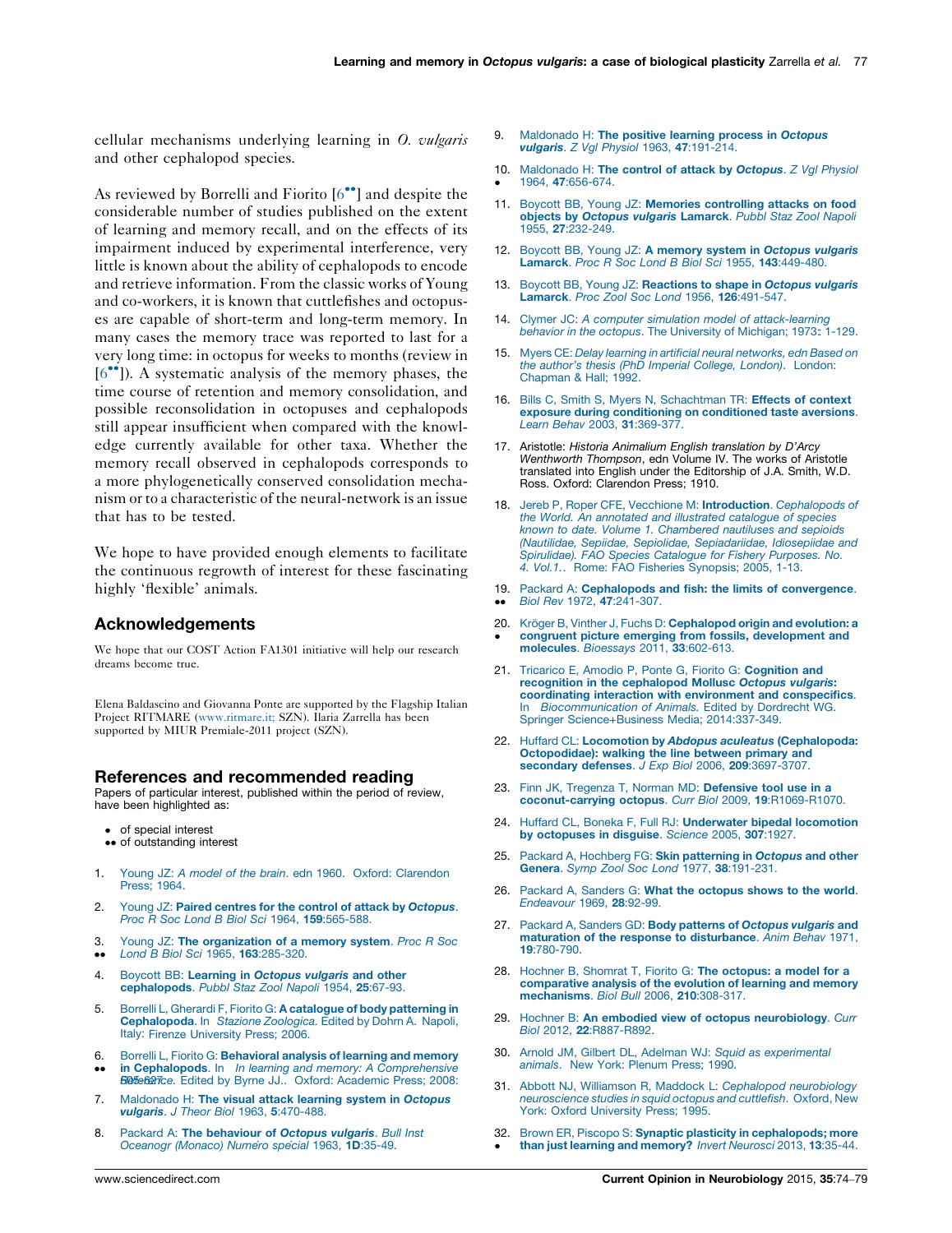- <span id="page-4-0"></span>33. Young JZ: Cephalopods and [neuroscience](http://refhub.elsevier.com/S0959-4388(15)00106-3/sbref0565). Biol Bull 1985,  $\bullet$ 168[:153-158.](http://refhub.elsevier.com/S0959-4388(15)00106-3/sbref0565)
- 34. Albertin CB, Bonnaud L, Brown CT, [Crookes-Goodson](http://refhub.elsevier.com/S0959-4388(15)00106-3/sbref0570) WJ, da  $\bullet$ Fonseca RR, Di Cristo C, Dilkes BP, [Edsinger-Gonzales](http://refhub.elsevier.com/S0959-4388(15)00106-3/sbref0570) E, [Freeman](http://refhub.elsevier.com/S0959-4388(15)00106-3/sbref0570) RM Jr, Hanlon RT, Koenig KM, Lindgren AR, [Martindale](http://refhub.elsevier.com/S0959-4388(15)00106-3/sbref0570) MQ, Minx P, Moroz LL, Nodl MT, Nyholm SV, Ogura A,
- Pungor JR, [Rosenthal](http://refhub.elsevier.com/S0959-4388(15)00106-3/sbref0570) JJ, Schwarz EM, Shigeno S, Strugnell JM,<br>Wollesen T, Zhang G, Ragsdale CW: **[Cephalopod](http://refhub.elsevier.com/S0959-4388(15)00106-3/sbref0570) genomics: a** plan of strategies and [organization](http://refhub.elsevier.com/S0959-4388(15)00106-3/sbref0570). Standards Genomic Sci. 2012, 7[:175-188.](http://refhub.elsevier.com/S0959-4388(15)00106-3/sbref0570)
- 35. Edelman DB, Seth AK: Animal [consciousness:](http://refhub.elsevier.com/S0959-4388(15)00106-3/sbref0575) a synthetic
- $\bullet$  $\bullet$ [approach](http://refhub.elsevier.com/S0959-4388(15)00106-3/sbref0575). Trends Neurosci 2009, 32:476-484.
- 36. Calisti M, Giorelli M, Levy G, [Mazzolai](http://refhub.elsevier.com/S0959-4388(15)00106-3/sbref0580) B, Hochner B, Laschi C, Dario P: An [octopus-bioinspired](http://refhub.elsevier.com/S0959-4388(15)00106-3/sbref0580) solution to movement and [manipulation](http://refhub.elsevier.com/S0959-4388(15)00106-3/sbref0580) for soft robots. Bioinspir Biomim 2011, 6:036002.
- 37. Kim S, Laschi C, Trimmer B: Soft robotics: a [bioinspired](http://refhub.elsevier.com/S0959-4388(15)00106-3/sbref0585) evolution in robotics. Trends [Biotechnol](http://refhub.elsevier.com/S0959-4388(15)00106-3/sbref0585) 2013, 31:23-30.
- 38. Laschi C, [Cianchetti](http://refhub.elsevier.com/S0959-4388(15)00106-3/sbref0590) M, Mazzolai B, Margheri L, Follador M, Dario P: Soft robot arm inspired by the [Octopus](http://refhub.elsevier.com/S0959-4388(15)00106-3/sbref0590). Adv. Robot. 2012, 26[:709-727.](http://refhub.elsevier.com/S0959-4388(15)00106-3/sbref0590)
- 39. European Commission: [Implementation,](http://refhub.elsevier.com/S0959-4388(15)00106-3/sbref0595) interpretation and terminology of Directive [2010/63/EU](http://refhub.elsevier.com/S0959-4388(15)00106-3/sbref0595) Questions & Answers on the legal [understanding](http://refhub.elsevier.com/S0959-4388(15)00106-3/sbref0595) - Q&A document. Brussels: European [Commission;](http://refhub.elsevier.com/S0959-4388(15)00106-3/sbref0595) 2014.
- 40. European [Parliament](http://refhub.elsevier.com/S0959-4388(15)00106-3/sbref0600) Council of the European Union: Directive [2010/63/EU](http://refhub.elsevier.com/S0959-4388(15)00106-3/sbref0600) of the European Parliament and of the Council of 22 [September](http://refhub.elsevier.com/S0959-4388(15)00106-3/sbref0600) 2010 on the protection of animals used for scientific purposes.. [Strasbourg:](http://refhub.elsevier.com/S0959-4388(15)00106-3/sbref0600) Council of Europe; 2010.
- 41. Smith JA, Andrews PLR, Hawkins P, [Louhimies](http://refhub.elsevier.com/S0959-4388(15)00106-3/sbref0605) S, Ponte G,
- $\bullet$ Dickel L: [Cephalopod](http://refhub.elsevier.com/S0959-4388(15)00106-3/sbref0605) research and EU Directive 2010/63/EU: [Requirements,](http://refhub.elsevier.com/S0959-4388(15)00106-3/sbref0605) impacts and ethical review. J Exp Mar Biol Ecol 2013, 447[:31-45.](http://refhub.elsevier.com/S0959-4388(15)00106-3/sbref0605)
- 42. Fiorito G, Affuso A, [Anderson](http://refhub.elsevier.com/S0959-4388(15)00106-3/sbref0610) DB, Basil J, Bonnaud L, Botta G,  $\bullet$ Cole A, D'Angelo L, De Girolamo P, [Dennison](http://refhub.elsevier.com/S0959-4388(15)00106-3/sbref0610) N, Dickel L, Di Cosmo A, Di Cristo C, Gestal C, [Fonseca](http://refhub.elsevier.com/S0959-4388(15)00106-3/sbref0610) R, Grasso F, Kristiansen T, Kuba M, Maffucci F, [Manciocco](http://refhub.elsevier.com/S0959-4388(15)00106-3/sbref0610) A, Mark FC, Melillo D, Osorio D, [Palumbo](http://refhub.elsevier.com/S0959-4388(15)00106-3/sbref0610) A, Perkins K, Ponte G, Raspa M, Shashar N, Smith J, Smith D, Sykes A, [Villanueva](http://refhub.elsevier.com/S0959-4388(15)00106-3/sbref0610) R, Tublitz N, Zullo L, Andrews P: Cephalopods in [neuroscience:](http://refhub.elsevier.com/S0959-4388(15)00106-3/sbref0610) regulations, research and the 3Rs. [Invertebrate](http://refhub.elsevier.com/S0959-4388(15)00106-3/sbref0610) Neurosci 2014, 14:13-36.
- 43. Andrews PLR: Practical [Implications](http://refhub.elsevier.com/S0959-4388(15)00106-3/sbref0615) for Cephalopod Researchers in the [Implementation](http://refhub.elsevier.com/S0959-4388(15)00106-3/sbref0615) of Directive 2010/63/EU. J [Shellfish](http://refhub.elsevier.com/S0959-4388(15)00106-3/sbref0615) Res 2011, 30:995.
- 44. Andrews PLR, [Darmaillacq](http://refhub.elsevier.com/S0959-4388(15)00106-3/sbref0620) AS, Dennison N, Gleadall IG, Hawkins P, [Messenger](http://refhub.elsevier.com/S0959-4388(15)00106-3/sbref0620) JB, Osorio D, Smith VJ, Smith JA: The identification and [management](http://refhub.elsevier.com/S0959-4388(15)00106-3/sbref0620) of pain, suffering and distress in [cephalopods,](http://refhub.elsevier.com/S0959-4388(15)00106-3/sbref0620) including anesthesia, analgesia and humane killing. J Exp Mar Biol Ecol 2013, 447[:46-64.](http://refhub.elsevier.com/S0959-4388(15)00106-3/sbref0620)
- 45. Andrews PLR: Laboratory [invertebrates,](http://refhub.elsevier.com/S0959-4388(15)00106-3/sbref0625) only spineless, or<br>spineless and painless? [Introduction.](http://refhub.elsevier.com/S0959-4388(15)00106-3/sbref0625) ILAR J. 2011, 52:121-125.
- 46. EFSA: Panel on Animal Health and [Welfare:](http://refhub.elsevier.com/S0959-4388(15)00106-3/sbref0630) Opinion of the [Scientific](http://refhub.elsevier.com/S0959-4388(15)00106-3/sbref0630) Panel on Animal Health and Welfare (AHAW) on a request from the [Commission](http://refhub.elsevier.com/S0959-4388(15)00106-3/sbref0630) related to the 'Aspects of the biology and welfare of animals used for [experimental](http://refhub.elsevier.com/S0959-4388(15)00106-3/sbref0630) and other scientific, [purposes'](http://refhub.elsevier.com/S0959-4388(15)00106-3/sbref0630). EFSA J 2005, 292:1-136.
- 47. Council of the European [Communities:](http://refhub.elsevier.com/S0959-4388(15)00106-3/sbref0635) Directive, 86/609/EEC., on the [Approximation](http://refhub.elsevier.com/S0959-4388(15)00106-3/sbref0635) of, Laws.: Regulations and Administrative Provisions of Member States Regarding the [Protection](http://refhub.elsevier.com/S0959-4388(15)00106-3/sbref0635) of Animals Used for [Experimental](http://refhub.elsevier.com/S0959-4388(15)00106-3/sbref0635) and Other Scientific, Purposes., Brussels: Council of the European [Communities](http://refhub.elsevier.com/S0959-4388(15)00106-3/sbref0635). 1986.
- 48. Grasso FW, Basil JA: The evolution of flexible [behavioral](http://refhub.elsevier.com/S0959-4388(15)00106-3/sbref0640)  $\bullet$ repertoires in [cephalopod](http://refhub.elsevier.com/S0959-4388(15)00106-3/sbref0640) molluscs. Brain Behav Evol 2009, 74[:231-245.](http://refhub.elsevier.com/S0959-4388(15)00106-3/sbref0640)
- 49. Huffard CL: Cephalopod [neurobiology:](http://refhub.elsevier.com/S0959-4388(15)00106-3/sbref0645) an introduction for  $\bullet$ [biologists](http://refhub.elsevier.com/S0959-4388(15)00106-3/sbref0645) working in other model systems. Invert Neurosci 2013, 13[:11-18.](http://refhub.elsevier.com/S0959-4388(15)00106-3/sbref0645)
- 50. Nixon M, Young JZ: The brains and lives of [cephalopods](http://refhub.elsevier.com/S0959-4388(15)00106-3/sbref0650). Oxford: Oxford [University](http://refhub.elsevier.com/S0959-4388(15)00106-3/sbref0650) Press; 2003.
- 51. Borrelli L: Testing the [contribution](http://refhub.elsevier.com/S0959-4388(15)00106-3/sbref0655) of relative brain size and learning [capabilities](http://refhub.elsevier.com/S0959-4388(15)00106-3/sbref0655) on the evolution of **Octopus vulgaris** and other [cephalopods](http://refhub.elsevier.com/S0959-4388(15)00106-3/sbref0655). Stazione Zoologica Anton Dohrn, Italy & Open [University,](http://refhub.elsevier.com/S0959-4388(15)00106-3/sbref0655) UK; 2007:: [1-451.](http://refhub.elsevier.com/S0959-4388(15)00106-3/sbref0655)
- 52. Sanders GD: The [Cephalopods](http://refhub.elsevier.com/S0959-4388(15)00106-3/sbref0660). In *Invertebrate Learning,* -Cephalopods and [Echinoderms.](http://refhub.elsevier.com/S0959-4388(15)00106-3/sbref0660) Edited by Corning WC, Dyal JA, Willows AOD. New York, N.Y.: [Plenum](http://refhub.elsevier.com/S0959-4388(15)00106-3/sbref0660) Press; 1975[:1-101.](http://refhub.elsevier.com/S0959-4388(15)00106-3/sbref0660)
- 53. Moore BR: The [evolution](http://refhub.elsevier.com/S0959-4388(15)00106-3/sbref0665) of learning. Biol Rev 2004, 79:301-335.
- $\ddot{\bullet}$ Sanders GD: The [cephalopods](http://refhub.elsevier.com/S0959-4388(15)00106-3/sbref0670). In Invertebrate Learning. Cephalopods and [Echinoderms.](http://refhub.elsevier.com/S0959-4388(15)00106-3/sbref0670) Edited by Corning WC, Dyal JA, Willows AOD. New York, N.Y.: [Plenum](http://refhub.elsevier.com/S0959-4388(15)00106-3/sbref0670) Press; 1975[:1-101.](http://refhub.elsevier.com/S0959-4388(15)00106-3/sbref0670)
- 55. Young JZ: Multiple [matrices](http://refhub.elsevier.com/S0959-4388(15)00106-3/sbref0675) in the memory system of Octopus. -In Cephalopod [neurobiology.](http://refhub.elsevier.com/S0959-4388(15)00106-3/sbref0675) Edited by Abbott JN, Williamson R, Maddock L. Oxford: Oxford [University](http://refhub.elsevier.com/S0959-4388(15)00106-3/sbref0675) Press; 1995:[431-443.](http://refhub.elsevier.com/S0959-4388(15)00106-3/sbref0675)
- 56. Hochner B, Shomrat T: The [neurophysiological](http://refhub.elsevier.com/S0959-4388(15)00106-3/sbref0680) basis of learning and memory in advanced [invertebrates.](http://refhub.elsevier.com/S0959-4388(15)00106-3/sbref0680) The octopus and the cuttlefish. [Invertebrate](http://refhub.elsevier.com/S0959-4388(15)00106-3/sbref0680) Learn Memory 2013, 22:303-317.
- 57. Shomrat T, Zarrella I, Fiorito G, Hochner B: The [octopus](http://refhub.elsevier.com/S0959-4388(15)00106-3/sbref0685) vertical lobe modulates [short-term](http://refhub.elsevier.com/S0959-4388(15)00106-3/sbref0685) learning rate and uses LTP to acquire [long-term](http://refhub.elsevier.com/S0959-4388(15)00106-3/sbref0685) memory. Curr Biol 2008, 18:337-342.
- 58. [Darmaillacq](http://refhub.elsevier.com/S0959-4388(15)00106-3/sbref0690) A-S, Chichery R, Shashar N, Dickel L: Early [familiarization](http://refhub.elsevier.com/S0959-4388(15)00106-3/sbref0690) overrides innate prey preference in newly hatched Sepia [officinalis](http://refhub.elsevier.com/S0959-4388(15)00106-3/sbref0690) cuttlefish. Anim Behav 2006, 71[:511-514.](http://refhub.elsevier.com/S0959-4388(15)00106-3/sbref0690)
- 59. [Darmaillacq](http://refhub.elsevier.com/S0959-4388(15)00106-3/sbref0695) A-S, Chichery R, Poirier R, Dickel L: Effect of early feeding experience on [subsequent](http://refhub.elsevier.com/S0959-4388(15)00106-3/sbref0695) prey preference by cuttlefish Sepia officinalis. Dev [Psychobiol](http://refhub.elsevier.com/S0959-4388(15)00106-3/sbref0695) 2004, 45:239-244.
- 60. [Darmaillacq](http://refhub.elsevier.com/S0959-4388(15)00106-3/sbref0700) AS, Chichery R, Dickel L: Food imprinting, new evidence from the cuttlefish Sepia [officinalis](http://refhub.elsevier.com/S0959-4388(15)00106-3/sbref0700). Biol Letters 2006, 2[:345-347.](http://refhub.elsevier.com/S0959-4388(15)00106-3/sbref0700)
- 61. Fiorito G, Scotto P: [Observational](http://refhub.elsevier.com/S0959-4388(15)00106-3/sbref0705) learning in Octopus vulgaris. -Science 1992, 256[:545-547.](http://refhub.elsevier.com/S0959-4388(15)00106-3/sbref0705)
- 62. Fiorito G, [Chichery](http://refhub.elsevier.com/S0959-4388(15)00106-3/sbref0710) R: Lesions of the vertical lobe impair visual [discrimination](http://refhub.elsevier.com/S0959-4388(15)00106-3/sbref0710) learning by observation in Octopus vulgaris. Neurosci Lett 1995, 192[:117-120.](http://refhub.elsevier.com/S0959-4388(15)00106-3/sbref0710)
- 63. Amodio P, Fiorito G: [Observational](http://refhub.elsevier.com/S0959-4388(15)00106-3/sbref0715) and other types of learning -in Octopus. In [Invertebrate](http://refhub.elsevier.com/S0959-4388(15)00106-3/sbref0715) learning and memory. Edited by Menzel , Benjamin P. London: [Academic](http://refhub.elsevier.com/S0959-4388(15)00106-3/sbref0715) Press; 2013:[293-302](http://refhub.elsevier.com/S0959-4388(15)00106-3/sbref0715).
- 64. Hvorecny LM, [Grudowski](http://refhub.elsevier.com/S0959-4388(15)00106-3/sbref0720) JL, Blakeslee CJ, Simmons TL, Roy PR, Brooks JA, Hanner RM, Beigel ME, Karson MA, [Nichols](http://refhub.elsevier.com/S0959-4388(15)00106-3/sbref0720) RH, Holm JB, Boal JG: Octopuses (Octopus [bimaculoides](http://refhub.elsevier.com/S0959-4388(15)00106-3/sbref0720)) and cuttlefishes (Sepia pharaonis S. officinalis) can [conditionally](http://refhub.elsevier.com/S0959-4388(15)00106-3/sbref0720) [discriminate](http://refhub.elsevier.com/S0959-4388(15)00106-3/sbref0720). Anim Cogn 2007, 10:449-459.
- 65. Tokuda K, Masuda R, Yamashita Y: Conditional [discrimination](http://refhub.elsevier.com/S0959-4388(15)00106-3/sbref0725) in [Octopus](http://refhub.elsevier.com/S0959-4388(15)00106-3/sbref0725) vulgaris. J Ethol 2015, 33:35-40.
- 66. Zarrella I: Testing changes in gene [expression](http://refhub.elsevier.com/S0959-4388(15)00106-3/sbref0730) profiles for Octopus vulgaris (Mollusca [Cephalopoda\)](http://refhub.elsevier.com/S0959-4388(15)00106-3/sbref0730). Stazione Zoologica Anton Dohrn (Italy) and Open [University](http://refhub.elsevier.com/S0959-4388(15)00106-3/sbref0730) (UK); 2011:: [1-292.](http://refhub.elsevier.com/S0959-4388(15)00106-3/sbref0730)
- 67. Martel G, Hevi C, Wong A, Zushida K, Uchida S, [Shumyatsky](http://refhub.elsevier.com/S0959-4388(15)00106-3/sbref0735) GP: Murine GRPR and stathmin control in opposite [directions](http://refhub.elsevier.com/S0959-4388(15)00106-3/sbref0735) both cued fear [extinction](http://refhub.elsevier.com/S0959-4388(15)00106-3/sbref0735) and neural activities of the amygdala and [prefrontal](http://refhub.elsevier.com/S0959-4388(15)00106-3/sbref0735) cortex. PLoS ONE 2012:7.
- 68. Martel G, Nishi A, [Shumyatsky](http://refhub.elsevier.com/S0959-4388(15)00106-3/sbref0740) GP: Stathmin reveals dissociable roles of the [basolateral](http://refhub.elsevier.com/S0959-4388(15)00106-3/sbref0740) amygdala in parental and social<br>behaviors. Proc Natl Acad Sci U S A 2008, 105[:14620-14625.](http://refhub.elsevier.com/S0959-4388(15)00106-3/sbref0740)
- 69. Uchida S, Martel G, [Pavlowsky](http://refhub.elsevier.com/S0959-4388(15)00106-3/sbref0745) A, Takizawa S, Hevi C, Watanabe Y, Kandel ER, Alarcon JM, [Shumyatsky](http://refhub.elsevier.com/S0959-4388(15)00106-3/sbref0745) GP: Learninginduced and [stathmin-dependent](http://refhub.elsevier.com/S0959-4388(15)00106-3/sbref0745) changes in microtubule stability are critical for memory and [disrupted](http://refhub.elsevier.com/S0959-4388(15)00106-3/sbref0745) in ageing. Nat [Commun](http://refhub.elsevier.com/S0959-4388(15)00106-3/sbref0745) 2014, 5 article 4389.
- 70. Young JZ: [Computation](http://refhub.elsevier.com/S0959-4388(15)00106-3/sbref0750) in the learning system of cephalopods. Biol Bull 1991, 180[:200-208.](http://refhub.elsevier.com/S0959-4388(15)00106-3/sbref0750)
- 71. Mather JA: Cephalopod consciousness: behavioural evidence. Conscious Cogn 2007:1-12 [http://dx.doi.org/10.1016/](http://dx.doi.org/10.1016/j.concog.2006.11.006) [j.concog.2006.11.006.](http://dx.doi.org/10.1016/j.concog.2006.11.006)